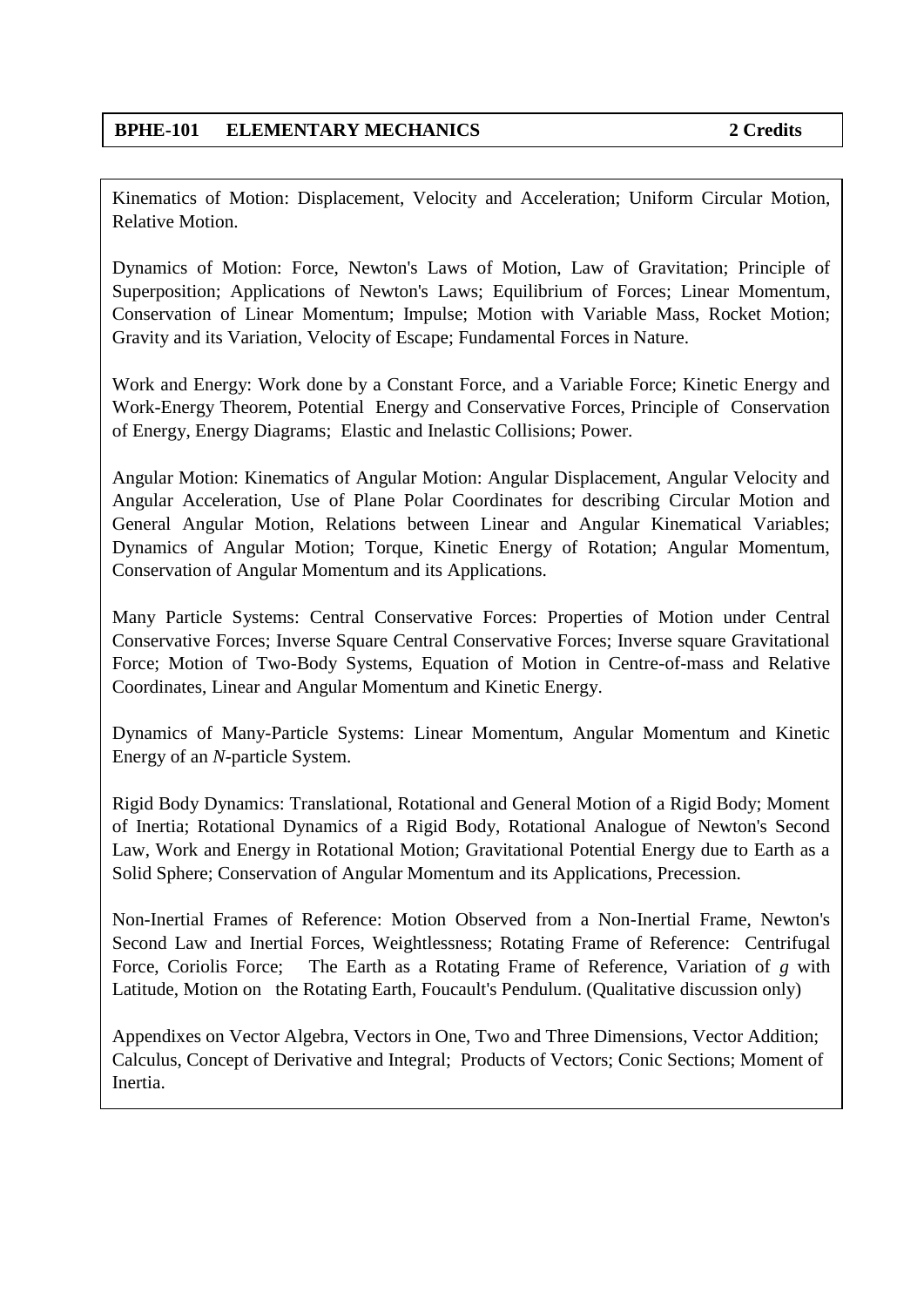Simple Harmonic Motion: Oscillations of a Spring-Mass System; Equation of Motion of a Simple Harmonic Oscillator SHM and its Solution; Phase of an Oscillator Executing SHM, Velocity and Acceleration; Transformation of Energy in Oscillating Systems: Kinetic and Potential Energies; Calculation of Average Values of Quantities Associated with SHM; Examples of Physical Systems Executing SHM: Simple Pendulum, Compound Pendulum, Torsional Pendulum, *LC*-Circuit; Principle of Superposition; Superposition of Two Collinear Harmonic Oscillations of Same/Different Frequencies; Oscillations in Two Dimensions; Superposition of Two Mutually Perpendicular Harmonic Oscillations of the Same/Different Frequencies; Lissajous Figures.

Damped Oscillations and Forced Oscillations: Equation of Motion of a Damped Oscillator and its Solutions, Heavy Damping, Critical Damping, Weak Damping; Characterising Weak Damping: Logarithmic Decrement; Relaxation Time, Quality Factor; *LCR-*circuit; Differential Equation of an Undamped Forced Oscillator and its Solution; Differential Equation of a Weakly Damped Forced Oscillator and its Solutions, Steady State Solution, Resonance, Examples of Forced Oscillation and Resonance, Power Absorbed by a Forced Oscillator, Quality Factor; Resonant *LCR*-Circuit.

Coupled Oscillations: Equation of Motion of a Coupled Oscillator comprising Two Oscillators and its Solution; Normal Coordinates and Normal Modes; Modulation and Energy Exchange in Coupled Oscillator; Oscillations of Coupled Pendulums; Forced Oscillations of Coupled Oscillators; Longitudinal Oscillations of N Coupled Masses; Wave Equation.

Basic Concepts of Wave Motion: Formation of a Wave; Graphical Representation of Wave Motion, Relation between Wave Velocity, Frequency and Wavelength; Mathematical Description of Wave Motion: Phase and Phase Difference, Phase Velocity, Energy Transported by Progressive Waves, Intensity and the Inverse Square Law; One-dimensional Wave Equation: Waves on a Stretched String, Waves in Fluid, Waves in Two and Three Dimensions; The Doppler Effect: Source in Motion and Observer Stationary, Source Stationary and Observer in Motion, Source and Observer both in Motion.

Reflection and Refraction of Waves: Wave Motion and Impedance, Impedance Offered by Strings, Transverse Waves, Impedance Offered by Gases, Sound Waves; Reflection and Transmission; Amplitude Coefficients: Transverse Waves, Longitudinal Waves; Reflection and Transmission Energy Coefficients; Principle of Superposition of Waves; Stationary Waves: Velocity of a Particle at any Point in a Stationary Wave, Harmonics in Stationary Waves; Properties of Stationary Waves; Musical Sound and Noise; Wave Groups and Group Velocity; Beats.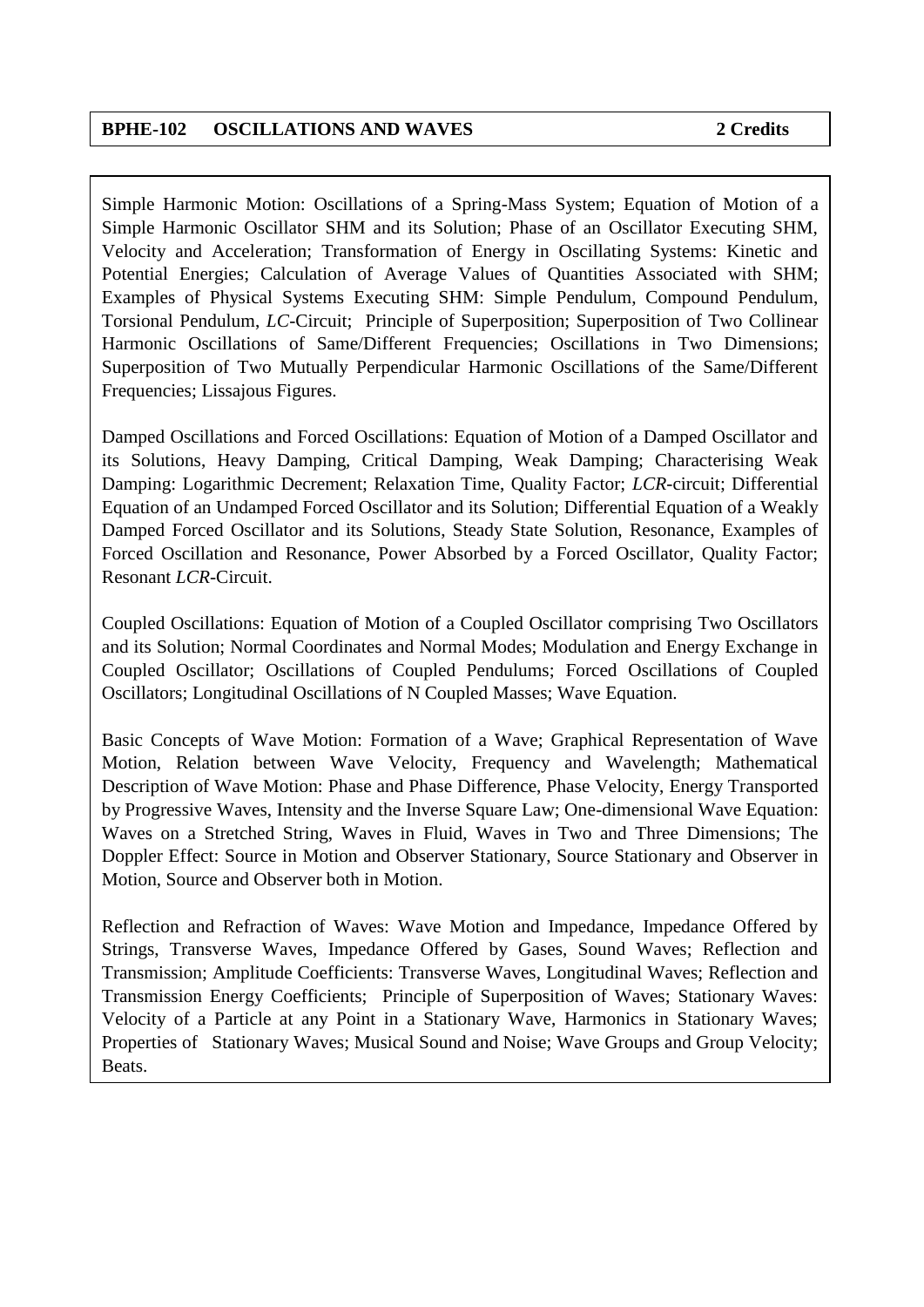### **BPHL-103 PHYSICS LABORATORY-I 4 Credits**

| Unit I              | Measurement                                                          |
|---------------------|----------------------------------------------------------------------|
| Unit II             | <b>Error Analysis</b>                                                |
| Experiment 1        | Dependence of the Period of a Pendulum on Length, Amplitude and Mass |
| <b>Experiment 2</b> | Oscillations of a Spring-Mass System and a Torsional Pendulum        |
| Experiment 3        | A Study of Energy and Momentum Conservation Principles               |
| <b>Experiment 4</b> | Relation between Wavelength and Frequency of Stationary Waves        |
| <b>Experiment 5</b> | Determination of Young's Modulus of a Material by Bending of Beams   |
| Experiment 6        | Measurement of Low Resistance using Carey Foster's Bridge            |
| <b>Experiment 7</b> | Variation of Thermo-E.M.F. with Temperature                          |
| <b>Experiment 8</b> | Frequency Response of AC Series Circui                               |
| <b>Experiment 9</b> | <b>Experiments using Semiconductor Diodes</b>                        |
| Experiment 10       | A Study of Transistor Characteristics                                |
| Experiment 11       | Measurements with a Cathode Ray Oscilloscope                         |
|                     |                                                                      |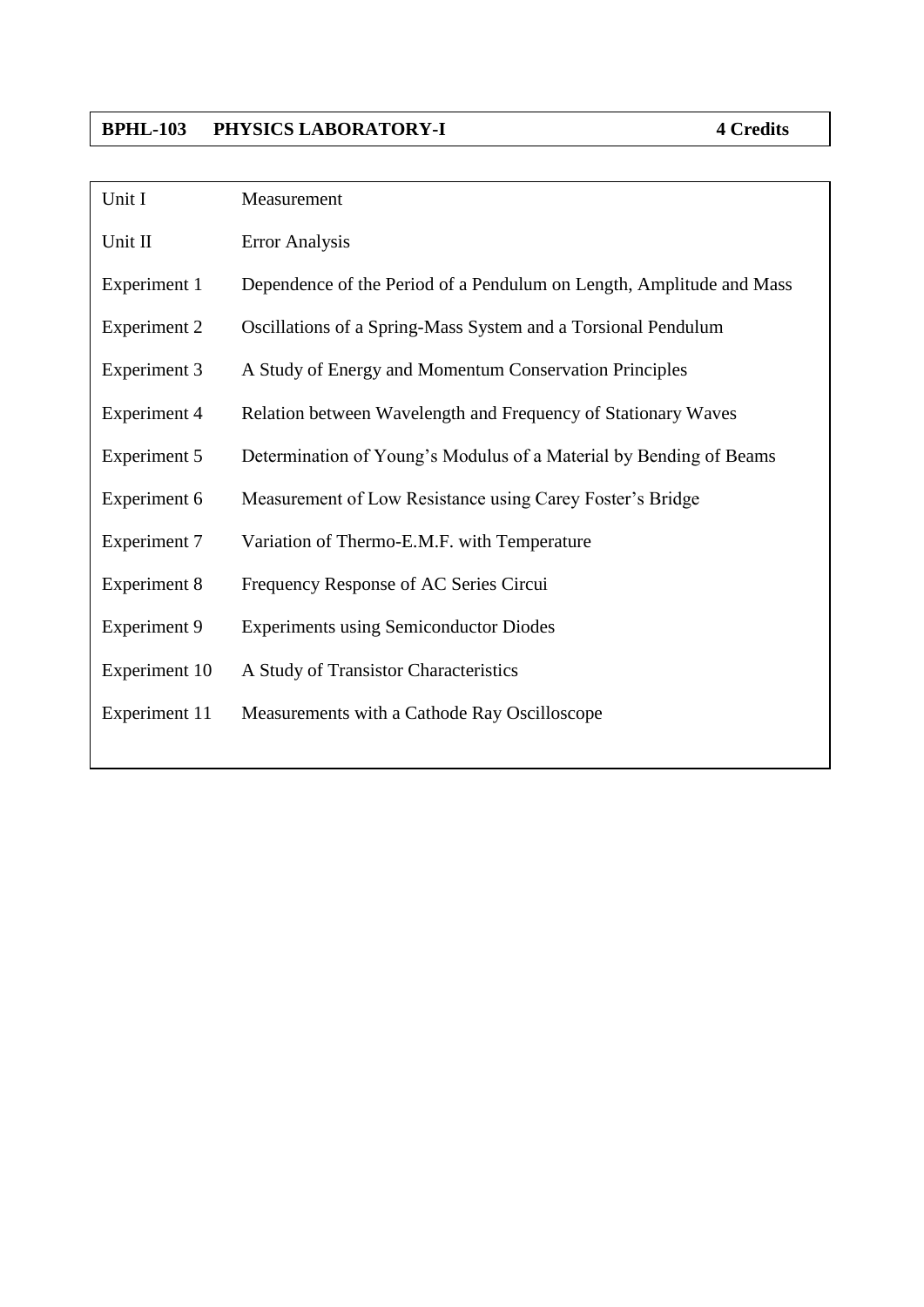Vector Algebra: Vectors and scalars, Vector Components relative to a Coordinate System (in brief), Transformation of Coordinate Systems and Vector Components, Precise Definition of Three-dimensional Vectors; Analytical Approach to Vector Algebra: Vector Addition and Subtraction, Scalar and Vector Products in Component Form (in brief); Multiple Product of Vectors, Scalar and Vector Triple Products, Quadruple Products of Vectors; Polar and Axial Vectors.

Vector Differential Calculus: Differentiation of Vectors, Vector Functions; Differentiating a Vector with respect to a Scalar, Differentiation of Scalar and Vector Products and Applications; Scalar Field: Definition, Contour Curves and Contour Surfaces, Gradient, Geometrical interpretation of the Gradient, Directional Derivative, Vector Operator  $\nabla$ ; Vector Field, its Divergence and Curl with Physical Meanings, Identities involving the  $\nabla$ operator; Product Rules in Involving the  $\nabla$  operator and Applications, Successive applications of the  $\nabla$  operator.

Non-Cartesian Coordinate Systems: Plane Polar Coordinates, Spherical and Cylindrical Polar Coordinates; Expressing a Vector, Differential Elements of Vector Length and Area and Gradient in Non-Cartesian Coordinates; Orthogonality Condition, Unit Vectors, Vector Differential Operators, i.e., Gradient, Divergence, Curl and  $\nabla$  in Different Coordinate Systems.

Vector Integration: Integration of a Vector with respect to a Scalar: Integrals involving Scalar and Vector Products of Vectors; Multiple Integrals: Double and Triple Integrals; Line Integral of a Field: Path of Integration, Types of Line Integrals, Evaluation of Line Integrals; Surface Integral of a Field: Surface of Integration, Types of Surface Integrals; Evaluation of Surface Integrals, Volume Integral of a Field: Types of Volume Integrals, Evaluation of Volume Integral; Vector Integral Theorems: Gauss' Divergence Theorem, Stoke's Theorem, Green's Theorem (Statement only and Physical Meaning), Applications in Physics.

Probability Distributions: Random Variable, Expectation and Variance, Covariance and Correlation Coefficient, Binomial and Poisson Distributions, Normal Distribution, Continuous Probability Distributions in Physics.

Statistical Methods: Correlation Analysis; Regression Analysis: Method of Least Squares, Standard Error of Estimate; Statistical Theory of Errors: Types of Errors, Estimation of Random Errors for a Single Variable, Random Error Estimation for Indirect Measurements.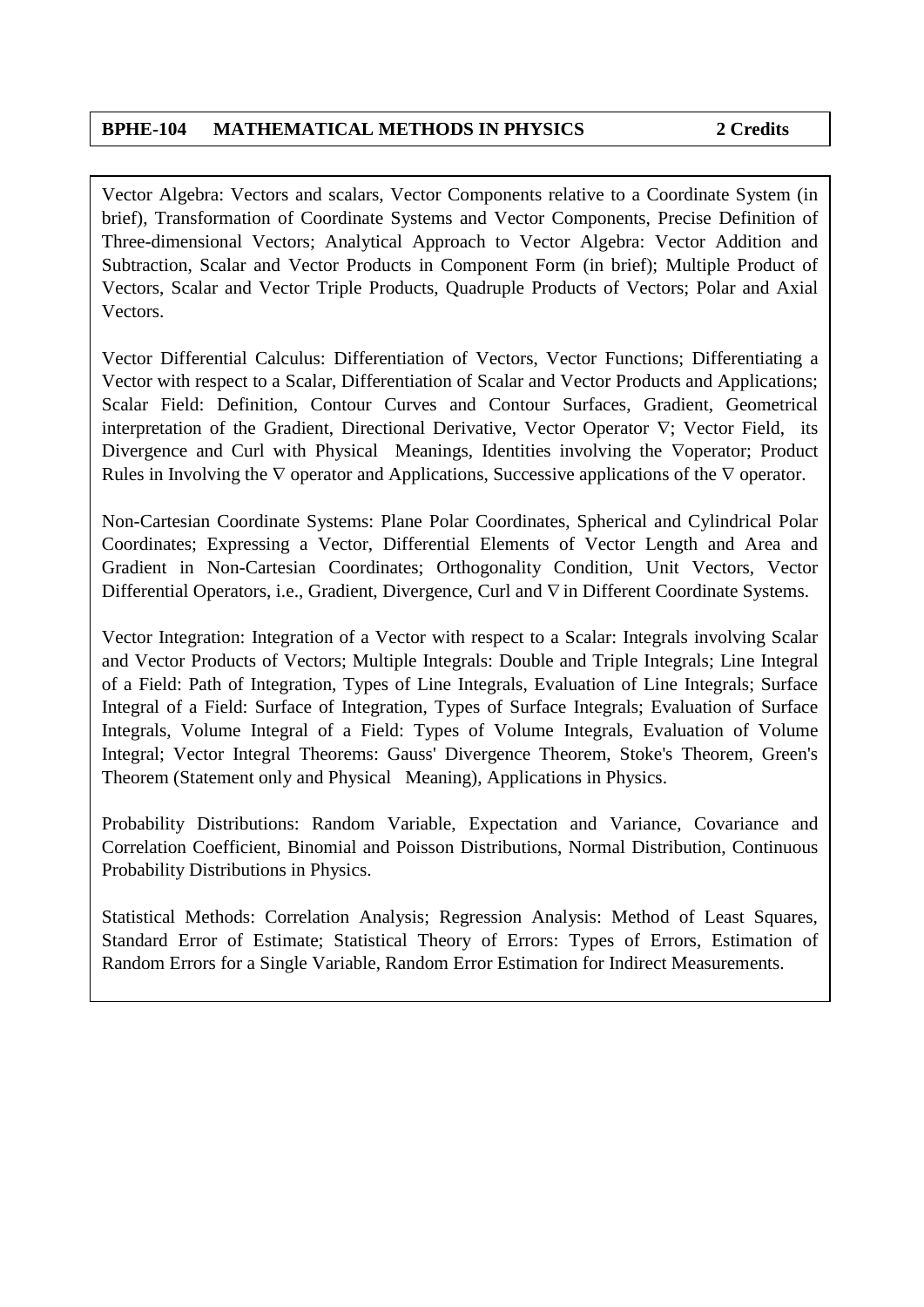Ordinary Differential Equations: Classification, General and Particular Solution, Existence and Uniqueness of a Particular Solution, General Properties of the Solutions of Linear ODEs; First Order Ordinary Differential Equations: Equations Reducible to Separable Form: Method of Separation of Variables, Homogeneous First Order ODEs; Exact Equations, First Order Linear Differential Equations; Equations Reducible to First Order; Second Order Ordinary Differential Equations with Constant and Variable Coefficients: Basic Terminology; Homogenous and Inhomogenous Linear Equations with Constant Coefficients, The Method of Undetermined Multipliers; Method of Variation of Parameters, Complementary Functions and Particular Integral, Linear Independence, Wronskian, Power Series Solution, Frobenius Method; Applications of ODEs in Physics: Mathematical Modelling; First Order ODEs in Physics: Applications in Newtonian Mechanics, Simple Electrical Circuits; Second Order ODEs in Physics: Rotational Mechanical Systems, Planetary Orbits; Coupled Differential Equations: Coupled Oscillators, Coupled Electrical Circuits, Charged Particle Motion in Electric and Magnetic Fields.

Partial Differential Equations: Functions of More than One Variable; Limits and Continuity, Partial Differentiation, Differentiability; Classification of Partial Differential Equations, General and Particular Solution; Partial Differential Equations in Physics: Method of Separation of Variables, Solution of Initial and Boundary Value Problems; Fourier Series: The Need for Fourier Series, Determination of Fourier Coefficients, Use of Fourier Series: as an Approximation, Even and Odd Functions, Fourier Sine and Cosine Series, Half- range Expansions, The Convergence of Fourier Series; Applications of Fourier Series to Partial Differential Equations: Diffusion Equation: Heat conduction and Diffusion of Particles; Wave Equation, The Plucked String Problem, Torsional Vibrations; Laplace's Equation, Steady State Heat Flow, the Potential Problem.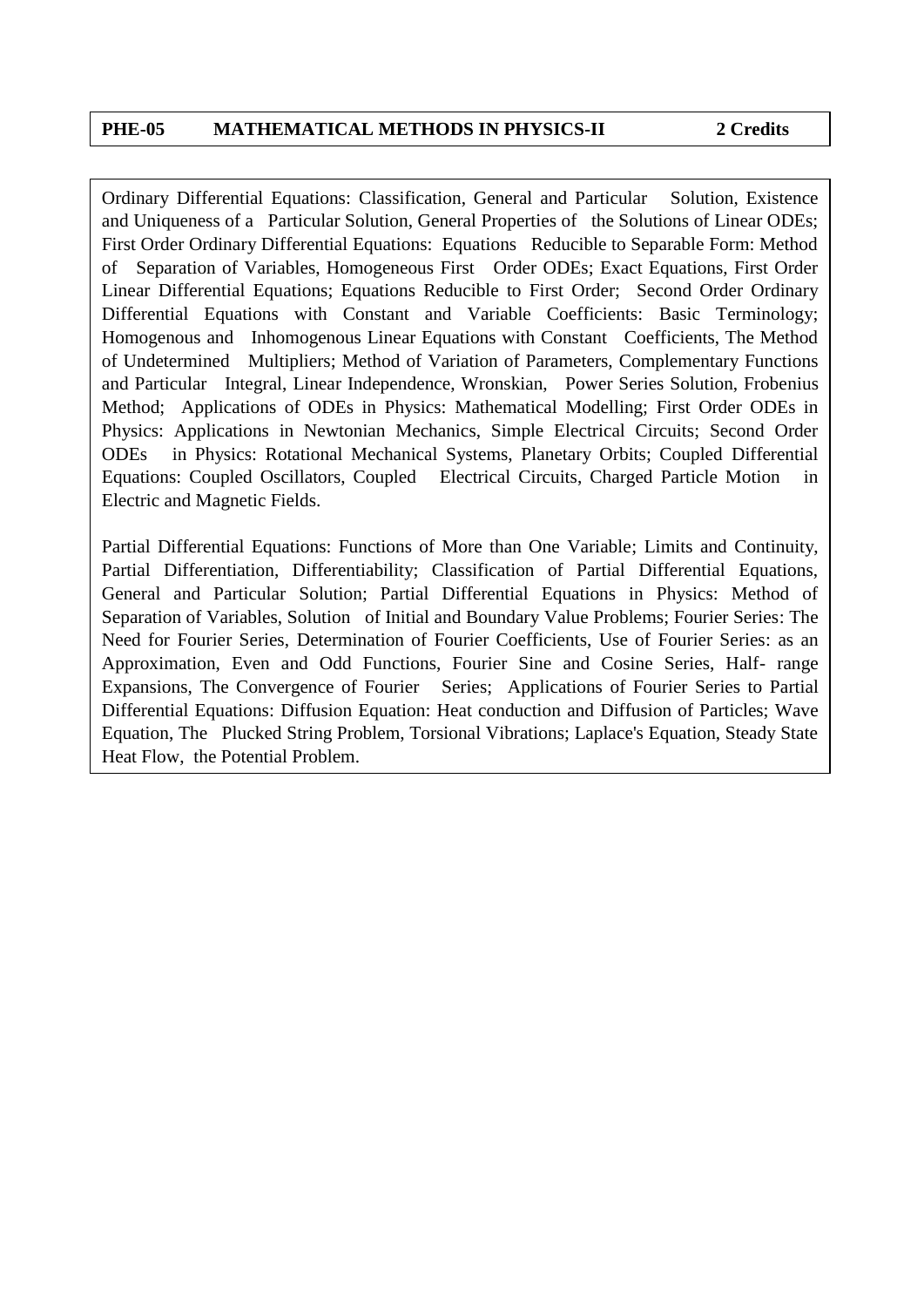### **BPHE-106 THERMODYNAMICS AND STATISTICAL MECHANICS 4 Credits**

Kinetic Theory of Gases: Assumptions, Pressure Exerted by a Gas, Kinetic Interpretation of Temperature, Elementary Deductions, Law of Equipartition of Energy, Classical Theory of Heat Capacities, Maxwellian Distribution, Expressions for  $\bar{v}$ ,  $v_p$  and  $v_{rms}$ ; Mean Free Path, Distribution of Free Paths, Experimental Determination, Transport Phenomenon: Viscosity, Thermal Conductivity, Self Diffusion; Brownian Motion, Einstein's Theory, Langevin's Theory, Avogadro Number, Examples of Brownian Motion; Random Walk (No derivation), Deviations from Perfect Gas Behaviour, Regnault's, Andrews' and Amagat's Experiments, Onnes' Equations of State, Claussius and van der Waals' Equation of State, Critical Constants, Law of Corresponding States; Other Equations of State (No derivations).

Basic Concepts of Thermodynamics, Thermodynamic Processes: Reversible, Irreversible and Quasistatic; Zeroth Law of Thermodynamics, Equation of State, Deductions from the Equation of State; Principle of Measurement of Temperature, Types of Thermometers: Constant Volume Gas Thermometer (concept only), Vapour Pressure Thermometer, Platinum Resistance Thermometer, Thermistors, Thermocouples; Radiation Pyrometers; The International Temperature Scale; Nature of Heat and Work, Internal and External Work, Work done in Different Systems and Processes: Adiabatic and Isothermal Processes, Path Dependence of Work and Heat, Internal Energy, The First Law of Thermodynamics, its Differential Form, Significance and Limitations; Heat Capacities of a Gas, Equation of State for an Adiabatic Process, Adiabatic Lapse Rate: Convective Equilibrium, Adiabatic and Isothermal Elasticities; Enthalpy.

Entropy; The Second Law of Thermodynamics: Equivalence of Different Statements, Entropy Change in Natural Processes, Thermal Death of the Universe and Noise Pollution; The Carnot Cycle: Heat Engines and Refrigerators; The Thermodynamic Temperature Scale; The Thermodynamic Potentials, General Conditions for Thermodynamic Equilibrium; Maxwell's Relations in Thermodynamics; Deductions from Maxwell's Relations, TdS-Equations, Energy Equations, Heat Capacity Equations, Phase Equilibrium, Condition for Equilibrium between Phases, First Order Phase Transitions, Higher Order Phase Transitions, Gibbs' Phase Rule (statement only); Methods of Cooling: Joule-Thomson Effect, Liquefaction of Gases, Liquid Helium; Cooling by Adiabatic Demagnetization; The Third Law of Thermodynamics and its consequences.

Phase Space, Microscopic and Macroscopic States, Thermodynamic Probability, Boltzmann Relation, Classical Distribution Function, Partition Function; Partition Function for a Monatomic Gas, Gibbs Paradox, Sekur-Tetrode Equation, Heat Capacity of Hydrogen Gas, Rotational and Vibrational Partition Functions; Need for Quantum Statistics, Bose-Einstein Distribution Function, Planck's law, Radiation Pressure, Bose-Einstein Condensation, Fermi-Dirac Distribution Function, Degenerate Fermi System, Fermi Energy, Electronic Heat Capacity.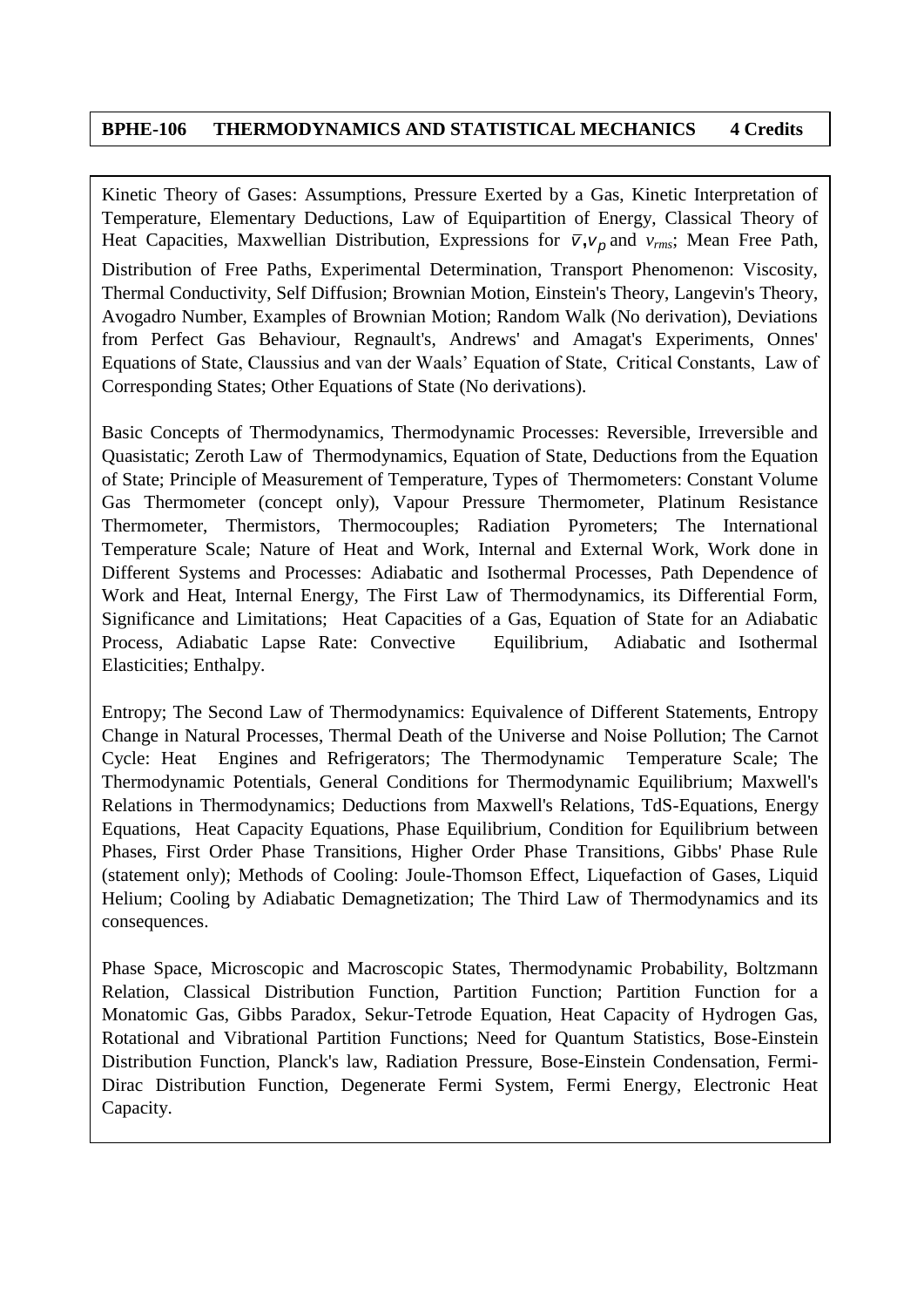Electric Charge, Quantization and Conservation of Electric Charge, Coulomb's Law, Electric Field, Principle of Superposition, Electric Lines of Force; Electric Flux, Gauss's law, Divergence, Electric Field for Spherical, Plane and Cylindrical Distribution of Charges, Equivalence with Coulomb's law, Differential form of Gauss's Law; Electric Potential; Line Integral of the Electric Field, Potential Difference and Potential Function, Electric Field from the Potential, Electric Field and Potential of Dipole and Quadrupole; Potential for Charge Distributions: Equipotential Surfaces, Potential due to Charged Wire and Charged Disc, Energy Associated with Electric Field; Conservative Nature of Electric Force, Electrical Images.

Dielectric Material in an Electric Field, Polarisation, Gauss's Law in Dielectric Medium, Displacement Vector, Boundary Conditions on **D** and **E;** Capacitors, Dielectric Material between Capacitor Plates, Parallel Plate and Cylindrical Capacitors, Capacitors in Series and Parallel, Uniqueness Theorem; Microscopic Properties of Dielectrics, Atomic and Molecular Polarizability, Claussius-Mossotti Formula.

Electric Currents: Charge Transport and Current Density, Equation of Continuity, Microscopic View of Electrical Conductivity, Ohm's Law - Breakdown of Ohm's law; Review of Alternating Current; Magnetic Field: Definition, Divergence of Magnetic Field, Ampere's Law and its Applications to Straight Wire, Solenoid and Toroid; Force on a Charged Particle Moving in Electric and Magnetic Fields, Working Principles of an Oscilloscope, Cyclotron and Velocity Selector; Magnetic Materials: Response of Substances to Magnetic Field, Current Loop and Magnetic Dipoles, Magnetic Dipole Moment, Magnetisation Vector, Volume and Surface Distribution of Magnetization, Ampere's Law for Magnetic Materials, Magnetic Susceptibility and Permeability, B-H Curve and Hysteresis; Magnetic Circuit, Electromagnet; Electric Current in an Atom, Electron Spin and Magnetic Moment, Gyromagnetic ratio, Dia- Para and Ferro Magnetic Materials; Nuclear Magnetism.

Electromagnetic Induction: Faraday's Laws of Electromagnetic Induction, Lenz's Law, Motional E.M.F., Self and Mutual Inductance, Self Inductance for Solenoid, Mutual Inductance of Coupled Solenoids, Energy Stored in the Magnetic Field; Transformer; Maxwell's Equations and Electromagnetic Waves: Displacement Current; Generalisation of Ampere's Law; Maxwell's Equations, Poynting's Theorem, Wave Equation, Nature and Propagation of Plane Electromagnetic Waves in Vacuum and Dielectric Media; Reflection and Refraction of Plane Electromagnetic Waves at a Surface of a Dielectric (Normal Incidence); Radiation from an Oscillatory Electric Dipole (Qualitative), Antennas.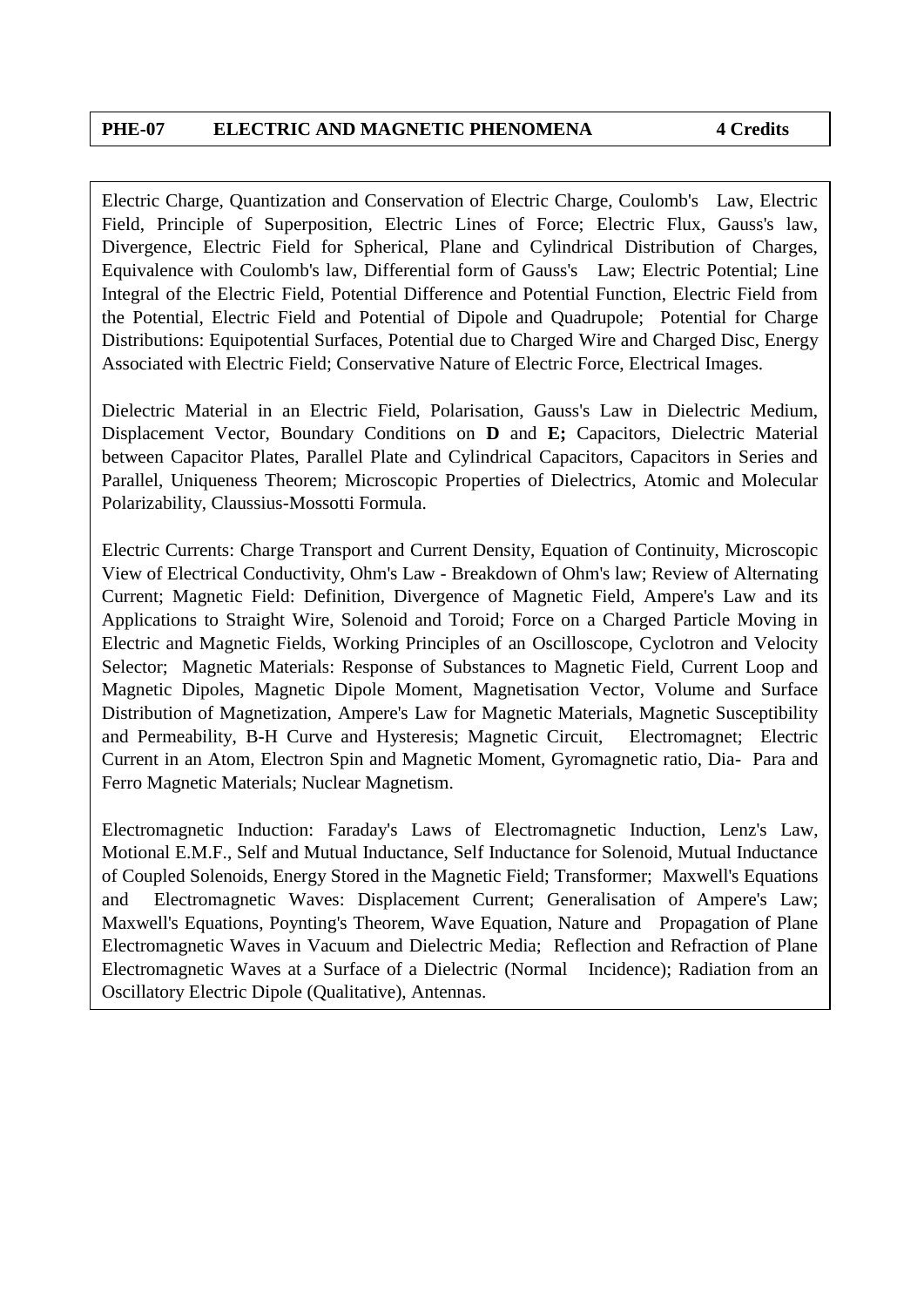# PHE-08(L) PHYSICS LABORATORY-II

| A Study of Network Theorems                                     |
|-----------------------------------------------------------------|
| Calibration of a Thermistor and Determination of its Energy Gap |
| Construction and Characterisation of Power Supplies and Filters |
| Study of OPAMP as Summing and Inverting Amplifier               |
| Study of OPAMP as Differentiator and Integrator                 |
| Detection and Measurement of Charge using an OPAMP              |
| <b>Study of Lens Properties and Optical instruments</b>         |
| Spectral Analysis using a Prism Spectrometer                    |
| Interference of Light – Young's Experiment                      |
| Spectral Analysis using a Grating Spectrometer                  |
| Production, Detection and Reflection of Polarised Light         |
| Study of Interference of Polarised Light                        |
| Measurement of Cp/Cv by an Acoustic Method                      |
| Measurement and Interpretation of Cooling Curves-Phase Changes  |
|                                                                 |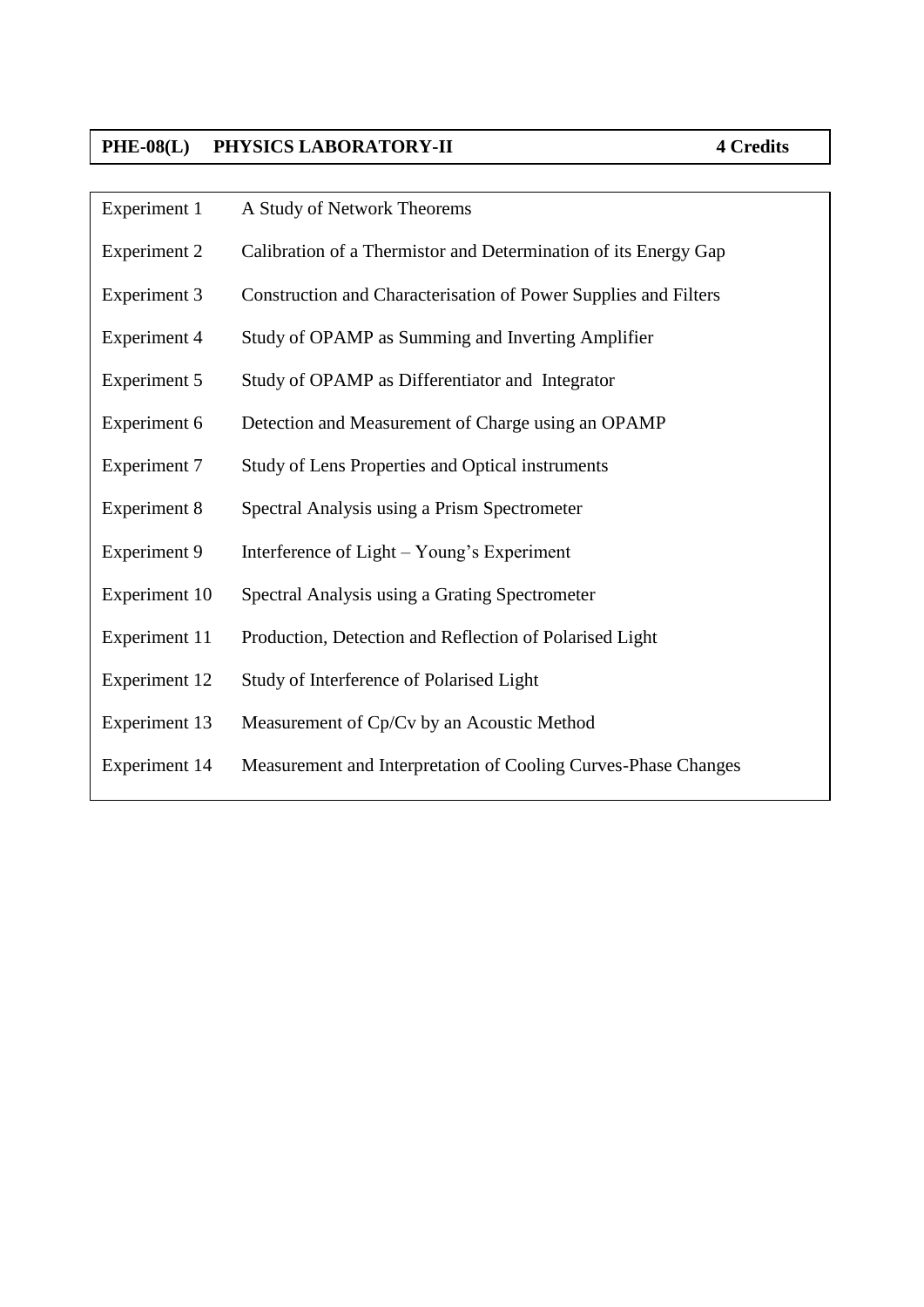Electromagnetic Nature of light, Wave Equation, The Poynting Vector;, Reflection and Refraction of Electromagnetic waves, Normal and Oblique Incidence, Fresnel's Relations; Idealization of Waves as Light Rays; Fermat's Principle; Human Vision, Image Formation and Processing; Defects of Vision; Colour Vision; Colour Receptors.

Polarisation of Light, Production of Linearly Polarised Light, Polarization by Reflection, Brewster's Angle; Malus Law; Birefringence and Production of Polarized Light, Nicol Prism, Dichroism, Wave Plates.

Principle of Superposition of Waves; Young's Experiment, Fringe Width, Intensity Distribution; Interference with White Light, Fresnel's Biprism and Lloyd's Single Mirror; Interference by Division of Amplitude, Phase Change on Reflection, Interference with Multiple Reflection, Non-reflecting Films and Colour of Thin films; Fringes of Equal Thickness and Equal Inclination; Newton's Rings; Michelson Interferometer: Circular and Localised Fringes; White Light Fringes; Fabry-Perot Interferometer.

Fresnel's Diffraction: Fresnel's construction, Fresnel's Half Period Zones, Zone Plate; Diffraction Patterns of Simple Obstacles; Fraunhofer's Single Slit Diffraction Pattern, Intensity Distribution; Diffraction by a Circular Aperture and Double Slit, Intensity Distribution, Position of Maxima, Missing Orders; Diffraction by *N*-Parallel and Identical Slits: Principal and Secondary Maxima; Diffraction Grating, Formation of Spectra; Diffraction and Image Formation, Diffraction limited systems, Resolution, Resolving Power of Optical Instruments; Michelson Stellar Interferometer.

Coherence and Observable Interference of Waves, Temporal Coherence, Coherence Time and Coherence Length, Width of a Spectral Line, Spatial Coherence, Lateral Coherence Width, Angular Diameter of Stars; Visibility of Fringes.

Emission and Absorption of Light, Stimulated Emission, Einstein's Relations, Population Inversion; Optical Pumping; Intensity of Light; Different Pumping Mechanisms; Three and Four Level Pumping Schemes; Feedback Mechanism: Optical Resonant Cavity, Common Laser Systems, Solid State, Liquid and Helium-Neon Lasers, Applications of Lasers in Communication, Medicine, Industry, and Photography.

Basic Principle of Holography; Recording of a Hologram, In-Line and Off-Axis Hologram, Reconstruction of an Image; Recording and Reconstruction of Hologram; Applications of Holography: Microscopy, Information Storage, and Pattern Recognition.

Optical Fibre, Core and Cladding Materials and Their Refractive Indices; Propagation of Light Through Optical Fibre, Critical Angle; Step-Index Fibre, Gradient-Index Fibre, Refractive Index Profiles; Applications of Optical Fibres, Optical Communication Through Fibres, Pulse Dispersion and its Reduction, Material Dispersion, Power Loss.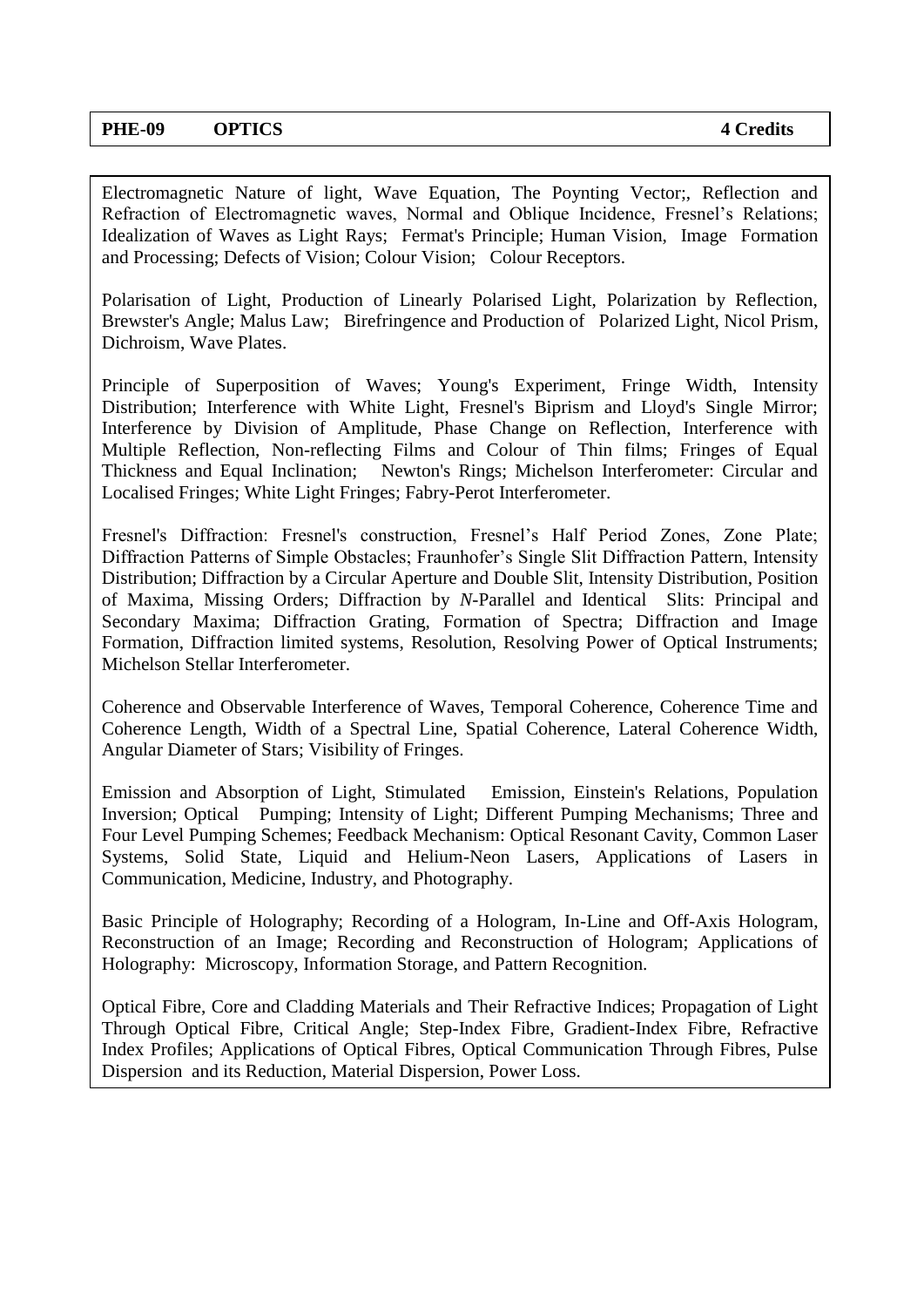#### **PHE-10 ELECTRICAL CIRCUITS AND ELECTRONICS 4 Credits**

Network Analysis: Circuit Elements; Kirchoff's Laws, Nodal Equations, T-and  $\pi$ -Networks, Network Theorems: Superposition Theorem, Thevenin Theorem, Norton's Theorem, Maximum Power Transfer Theorem; DC and AC Circuits, Attenuators, Filters (High Pass, Low Pass, Band Pass), Series and Parallel Resonant Circuits, Impedance Matching.

Devices and Instruments: Vacuum Tubes, Semiconductor Devices: Diodes (Detector, Rectifier, Voltage Reference); Zener Diodes, Transistors (Junction Transistor, FET, MOSFET); Equivalent Circuits of Transistors, Operating Point and Bias Stability, Small Signal Low Frequency Amplifiers (Gain Bandwidth), Input-Output Impedances; Large Signal Amplifiers: Power Amplifiers, (Class *A*, *B*, *C*, *AB*), Push-Pull Amplifier, Radio Frequency Amplifiers (Single-Tuned and Double Tuned); Feedback, Negative Feedback, its Effect on Amplifier Performance; Positive Feedback and Oscillators, Classification of Oscillators; *LC* Oscillators: Tuned Collector, Hartley and Colpitts Oscillators; *RC* Oscillators: Phase-Shift Oscillator, Wein Bridge Oscillator; Unregulated Power Supplies, Transformers, Rectifiers and Filters, Ripple Factor, Load Line Regulation, Regulated Power Supply.

Operational Amplifiers and their Characteristics; Op-Amp as a Comparator; Inverting and Non-Inverting Amplifier; Op-Amp as an Inverting Adder, Basic Differentiator and Integrator; Feedback in Op-Amp; Integrated Circuits: Power Amplifier ICs, Voltage Regulator ICs.

Digital Electronics: Binary Arithmetic, Decimal, Octal and Hexadecimal Number Systems and Interconversions, BCD and ASCII Codes, Boolean Algebra, Logic Gates, Adder Flip Flops (RS, D, JK); Counters, Registers, Semiconducting Memories (RAM, ROM), A/D and D/A Converters (only Functional Description); Cathode Ray Oscilloscope, Signal Generators, Electronic Voltmeter, Power Meter, Magnetic Field Meter.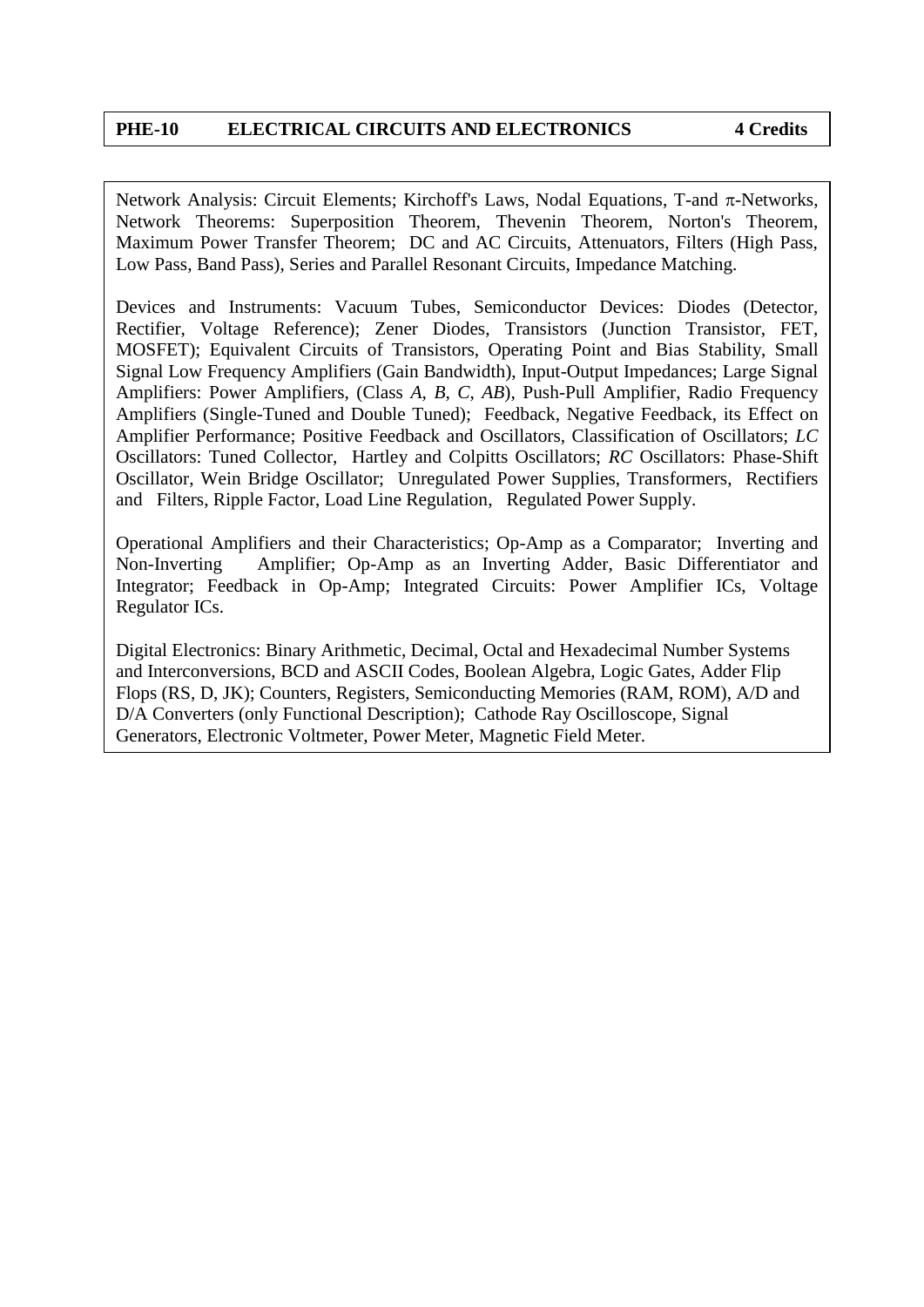Special Theory of Relativity, Discovery of Constancy of Speed of Light, Postulates of Special Theory of Relativity, Lorentz Transformation, Length Contraction, Time Dilation, Examples, Lorentz Invariance; Velocity Addition Theorem, Doppler Effect, Variation of Mass with Velocity, Energy-Mass Equivalence, Relativistic Energy and Momentum and their Transforms; Newton's Laws of Motion in Relativistically Covariant Form.

Quantum Mechanics: Birth of Quantum Physics, de-Broglie Hypothesis, Wave-Particle Duality, Wave Packet, Group Velocity, the Uncertainty Principle and its Consequences, Thought Experiments, Complementarity; Postulates of Quantum Mechanics, Time Dependent and Time Independent Schrodinger Equation in One Dimension, Statistical Interpretation of Wave Function, Probability Current Density and Continuity Equation, Normalization of Wave Functions, Wave Function in Momentum Space; Observables and Operators, Linear Momentum, Orbital Angular Momentum, Commutation Relations, Expectation Values, Ehrenfest's Theorem.

Applications of Quantum Mechanics: One Dimensional Rectangular Potential Barrier, Tunneling, Parity Operator and its Eigenvalues; One Dimensional Potential Well, Particle in a Box, Free Particle, Simple Harmonic Oscillator (Energy Eigenvalues only); Spherically Symmetric Systems: Hydrogen Atom, Separation of Schrodinger Equation in Spherical Polar Coordinates, Eigenvalues of  $L^2$ , Spherical Harmonics (mention only), the Solution of Radial Equations (Qualitative), Energy Levels, Stationary State Wave Function, Discussion of Bound and Continuum States, Quantum Numbers and Constants of Motion; Spin Angular Momentum: the Magnetic Moment of Electron, Stern-Gerlach Experiment, the Total Angular Momentum Vector, Space Quantization; Optical Spectra of Hydrogenic Atoms, Spectral Notation, Pauli's Exclusion Principle and Electronic Configurations, Selection Rules, Allowed and Forbidden Transitions, Half Life of Excited States, Finite Width of Spectral Lines; *X*-ray Spectra, Characteristic *X*-ray Spectra, Moseley's Law, *X*-ray Terms and Selection Rules, Applications of *X*-rays.

Nuclear Physics; Radioactive Decay Law, Radioactive Equilibria, Naturally Radioactive Series, Nature of  $\alpha$ ,  $\beta$  and  $\gamma$  Spectra and Qualitative Explanation Thereof; General Properties of Nuclei: Mass, Spin, Neutron Number, Magnetic Moment, Size etc.; Stability of Nuclei: Binding Energy Curve, Magic Numbers, Semi-empirical Mass Formula, Liquid Drop Model, Nuclear Fission, Nuclear Fusion; Nuclear Reactors, Nuclear Power Generation (Indian Programme, Existing Facilities), Radio-Tracer Studies, Biological Effects of Nuclear Radiation, Radiation Dosimetry (mention only); Applications of Nuclear Radiation in Science and Industry; Particle Accelerators and Detectors; Elementary Particles; Modern Notion of Constituents of Matter, Quarks.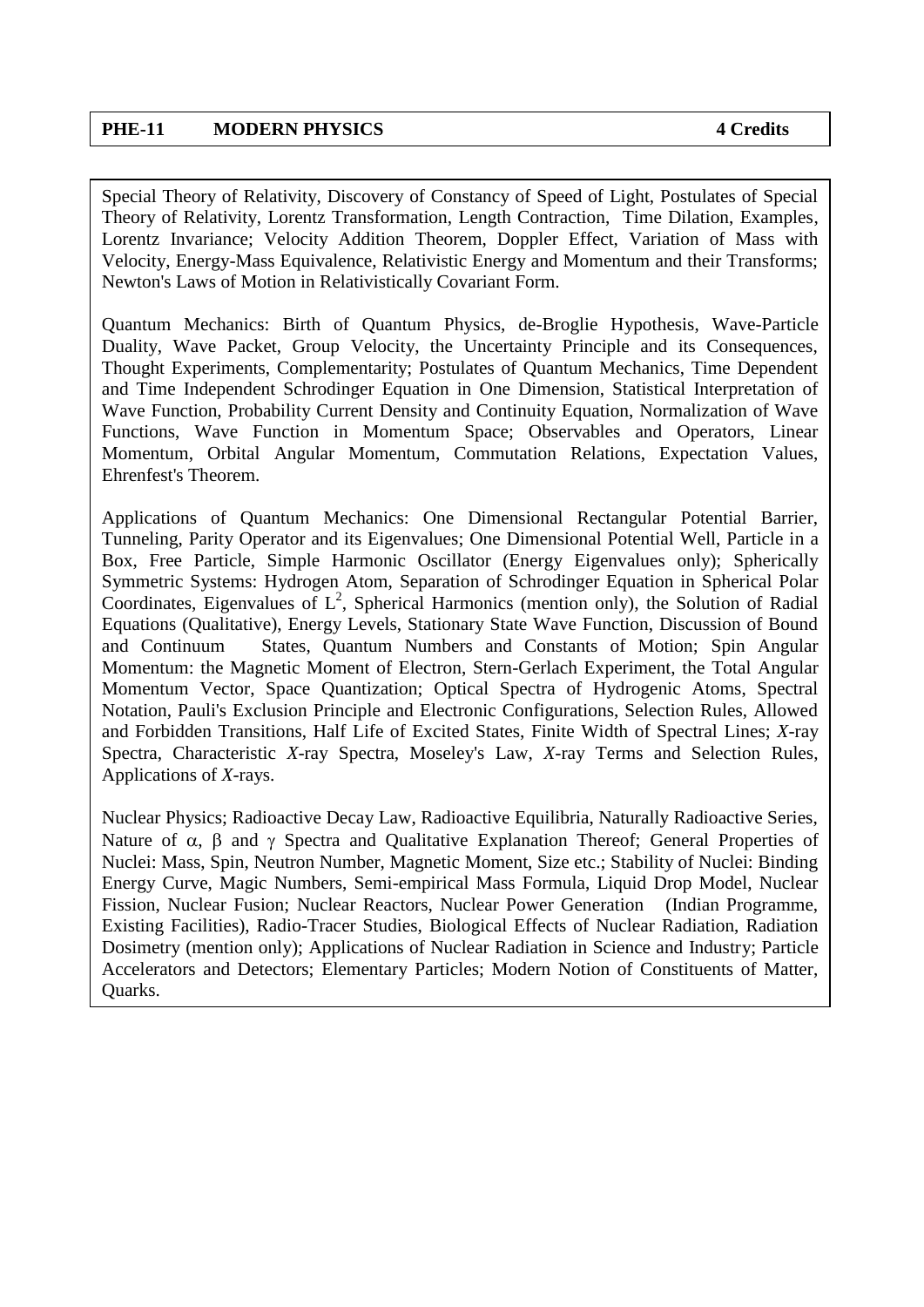## **PHE-12 (L) PHYSICS LABORATORY-III 4 Credits**

| Experiment 1                                                  | Some Investigations on the Rotation of Plane of Polarisation                                                |  |
|---------------------------------------------------------------|-------------------------------------------------------------------------------------------------------------|--|
| Experiment 2                                                  | Some Investigations on Interference of Light                                                                |  |
| Experiment 3                                                  | To Study the Diffraction Pattern of a Thin Wire                                                             |  |
| <b>Experiment 4</b>                                           | Resolving Power of a Telescope                                                                              |  |
| Experiment 5                                                  | To Investigate the Temperature Dependence of Radiation from a Hot<br>Filament                               |  |
| Experiment 6                                                  | Study of Magnetisation Intensity in a Magnetic Material                                                     |  |
| <b>Experiment 7</b>                                           | Measurement of Inductance: Anderson's Bridge                                                                |  |
| <b>Experiment 8</b>                                           | To study an Off-balance Wheatstone Bridge and to Investigate its use in the<br><b>Measurement of Strain</b> |  |
| <b>Experiment 9</b>                                           | Study of an Audio Frequency Amplifier using Bipolar Junction Transistor                                     |  |
| Experiment 10                                                 | Some Experiments with Logic Gates                                                                           |  |
| Experiment 11                                                 | Study of Hall Effect in a Metal                                                                             |  |
| Table Top Experiment 1 Fourier Analysis of Periodic Waveforms |                                                                                                             |  |
| Table Top Experiment 2 Kepler's Third Law of Planetary Motion |                                                                                                             |  |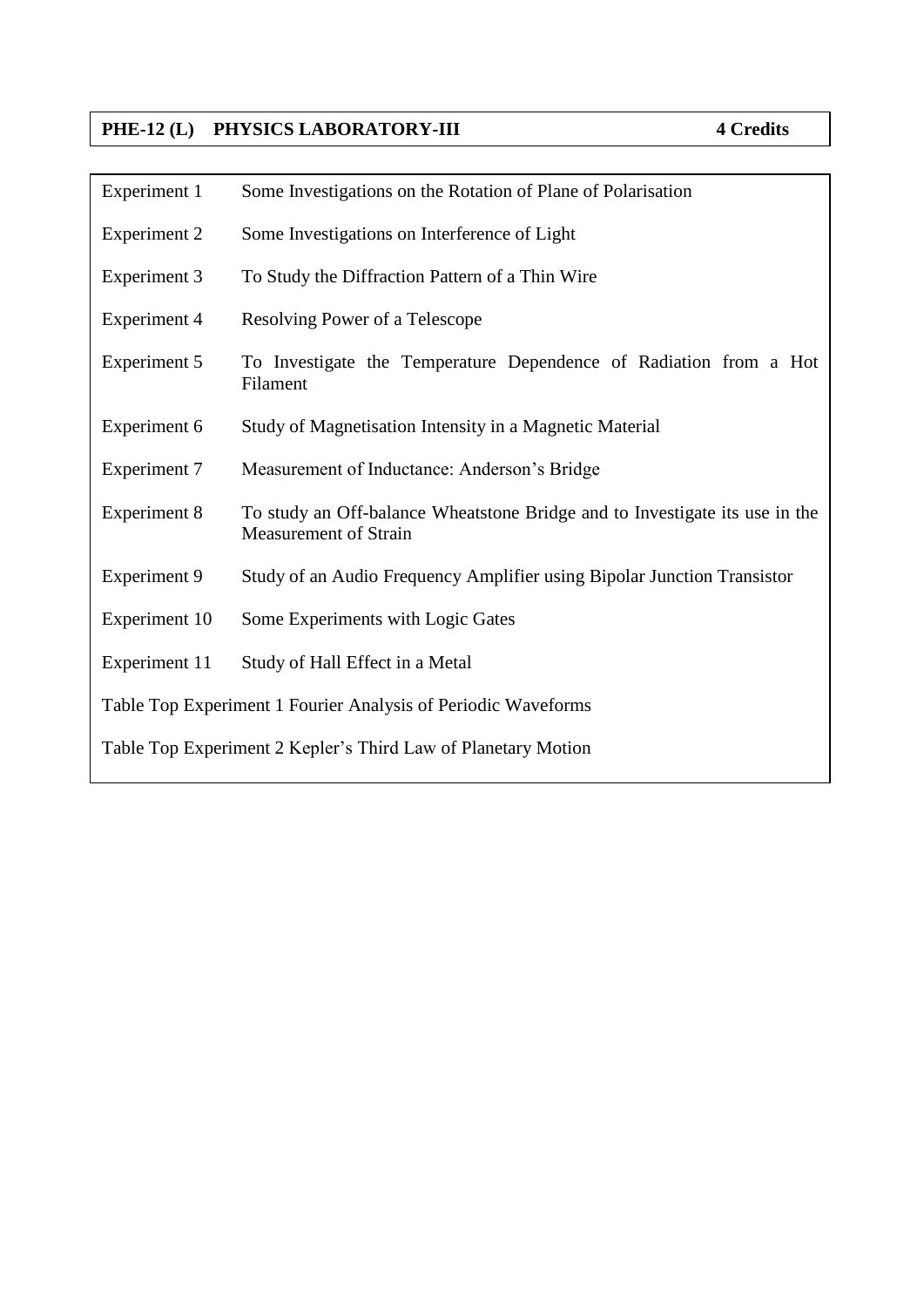#### **PHE-13 PHYSICS OF SOLIDS 4 Credits**

Symmetries Observed in Nature, Inanimate and Animate World, Symmetries in Atoms and Molecules, Commonly Observed Symmetries, Translational Symmetry and Periodicity; Geometrical Arrangement of Atoms and Molecules, Symmetry Operations; Two and Three Dimensional Crystals, Cubic Crystals, Crystal Directions and Crystal Planes, Miller Indices; Quasi Crystals, Polycrystalline and Amorphous Solids; Crystal Systems and Elements of Symmetry, Bravais Lattices; Concept and Properties of Lattice Types, Reciprocal Lattice; and Brillouin zone; X-ray diffraction, Bragg's Conditions; Laue Treatment of X-ray Diffraction, Atomic and Structural Scattering Factors; Neutron Diffraction and Electron Microscopy.

Different Types of Crystal Bonding: Ionic, Covalent, Metallic, Hydrogen Bonding and van der Waals Bonding; Cohesive Energy for Ionic and van der Waals Crystals; Elastic Stress and Strain and their Analysis for Cubic Crystals, Elastic Constants for a Cubic Crystal; Elastic Energy Density, Propagation of Elastic Waves in a Cubic Crystal, Wave Velocity along Typical Crystal Directions; Elastic Properties of Non-Cubic Crystals; Atoms in Solids as a Microscopic Spring-Mass System; Dynamics of a Chain of One and Two Types of Atoms; Quantisation of Lattice Vibrations, Acoustic and Optical Phonons; Classical Theory of Specific Heat; Quantum Theories of Einstein and Debye; Concept of Normal Modes; Thermal Conductivity and Thermal Expansion.

Classical Free Electron Theory of Metals, Drude–Lorentz Theory, Electrical Conductivity, Relaxation Time, Limitations of the Classical Theory; Sommerfeld Theory, Temperature Dependence of Resistivity; Electronic Specific Heat and Electronic Thermal Conductivity, Lorentz Number; Energy Levels, Energy States, Fermi-Dirac Statistics, Distribution of Free Electrons, Fermi Energy; Limitation of Sommerfeld Model; Origin of Energy Bands in Solids; Bloch Model and Motion of Electrons in Periodic Potential, Kronig–Penney Model; Brillouin Zone and Effective Mass; Classification of Solids into Metals, Insulators and Semiconductors.

Solid Materials: Types of Semiconductors; Physics of Semiconductors – Electronic, Optical and Thermal Properties; PN Junction; Polycrystalline and Amorphous Semiconductors; Determination of Different Parameters; Hall Effect; Perfect Conductor and Superconductor, Meisner Effect, Critical Temperature and Critical Field Characteristic Parameters of Superconductors, Type–I and Type–II Superconductors; High  $T_c$  Superconductors (a brief outline); Different Types of Magnetic Materials; Pauli's Theory of Paramagentism; Curie-Weiss Law; Crystal Growth and Purification; Strength of Materials; Alloying; Crystal Defects; Properties and Some Important Applications of Piezoelectrics; Pyroelectrics; Ferrites; Ferroelectrics; Polymers; Liquid Crystals; Ceramics; Glasses; Principles of Operation and Fabrication of Transducers, Solar Cells, Thin Film Devices.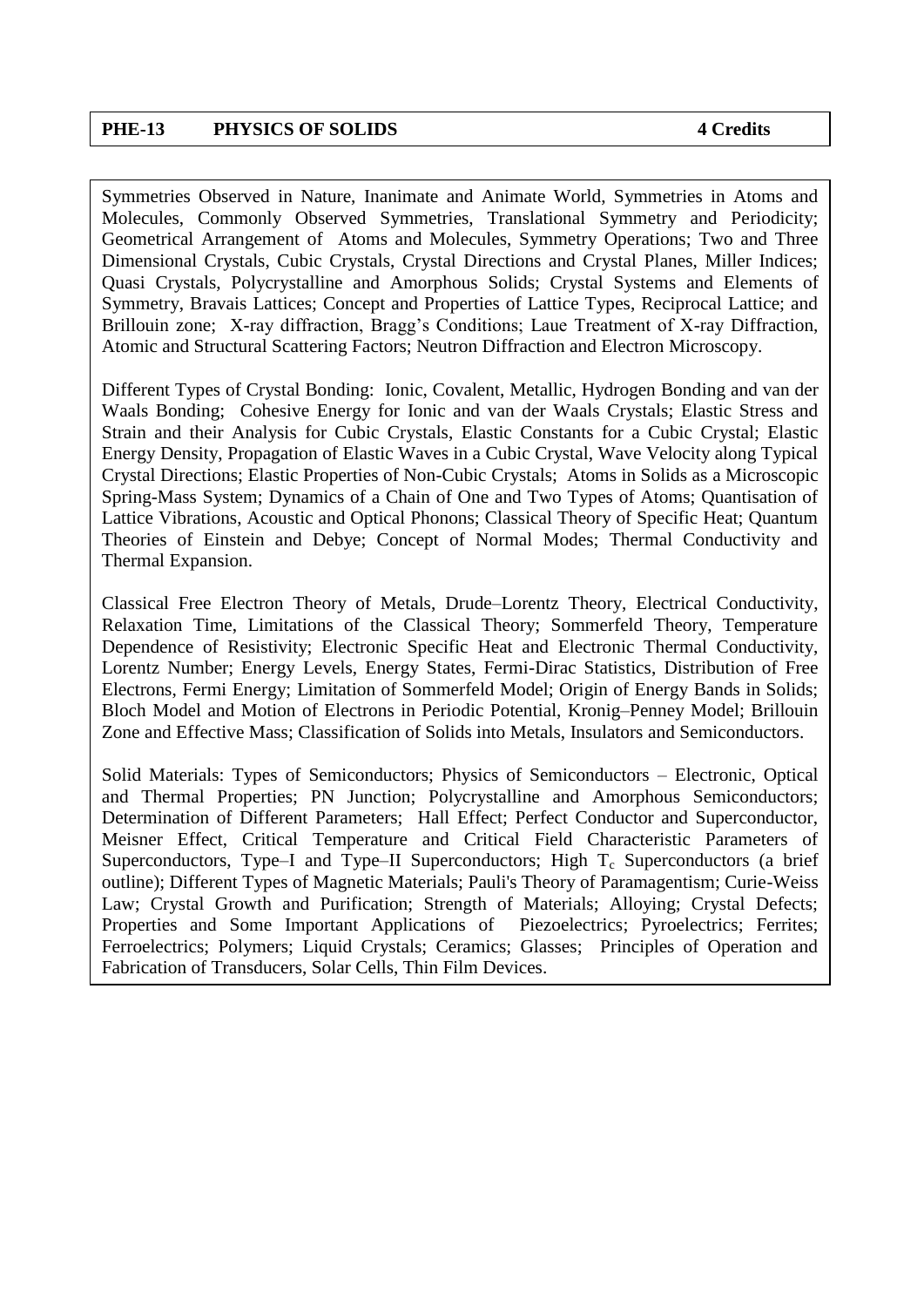The Eigenvalue Problem for Matrices: Definitions; Characteristic Equation; Determination of Eigenvectors; General Results Regarding Eigenvalues and Eigenvectors; Cayley – Hamilton Theorem; Minimal Equation and its Uses; Real, Symmetric and Orthogonal Matrices; Hermitian and Unitary Matrices and their Relevance in Physics; Properties of Eigenvalues and Eigenvectors of Hermitian and Unitary Matrices; Diagonalization of Matrices, Similarity Transformations; Diagonalisable Matrices; Applications to Reduction of Quadratic Forms etc.

Tensors: Coordinate Transformations and Effect on Physical Quantities; Scalars; Covariant and Contravariant Vectors; Higher Rank Tensors (Definition and Examples); Symmetry and Antisymmetry.

Basic Notions of Group Theory: Symmetry in Physical Problems; Usefulness of Symmetry (Selection Rules etc.); Definition of a Group; Examples (Square or Equilateral Triangle with Centre Fixed) and Counter Examples; Abstract Group and Realisations; Sub-Groups, Conjugate Elements, Class; Examples; Applications of Group Theory: Symmetry in Molecules; Crystals and Symmetry (Two-dimensions); Some Crystallographic Point Groups, Translation Group, Space Groups; Symmetry and Conservation Laws in Quantum Mechanics, Symmetry under Spatial Translations and Conservation of Linear Momentum, Time Translations and Conservation of Energy.

Complex Analysis: Complex Variables, Function of a Complex Variable; Limit, Continuity and Analytic Continuation; Derivative in the Complex Plane; Different Complex Functions (Exponential, Trigonometric, Logarithmic, Hyperbolic); Analyticity and the Cauchy-Riemann Conditions; Singularities (Essential, Removable); Complex Integration: Line Integrals; Cauchy's Integral Theorem and Integral Formulae; Taylor and Laurent Series; Order of Poles; Concept of Residue; Residue Theorem; Evaluation of Residues; Application to Evaluation of Definite Integrals involving Rational Functions and Trigonometric Functions.

Fourier Transforms: Definition, Fourier Integral Theorem; Evaluation of Fourier Transform of Simple Functions; Fourier Sine and Cosine Transforms; Fourier Transform of Derivatives and Integrals; Solving Differential Equations through Fourier Transforms; Heat Conduction Equation in One-Dimension and Other Examples; Laplace Transforms: Definition; Evaluation of Laplace Transforms of Various Functions; Inverse Laplace Transforms (only Simple Methods); Laplace Transforms of Derivatives and Integrals; Application to Solution of Ordinary Differential Equations with Constant Coefficients; Applications to Physical Systems.

Special Functions: Legendre Equation, Legendre Polynomials, Properties, Rodrigue's Formula, Recurrence Relations, Orthogonality Relations, Generating Function for Legendre Polynomials, Legendre Polynomials as Solutions of Physical Importance; Bessel Equation, Bessel Function J<sup>n</sup> (x*)* for Integral n, Recurrence Relations, Generating Function, Integral Representation of  $J_n(x)$ , Orthogonality Relations, Bessel Functions in Physical Problems with Cylindrical Symmetry; Hermite Equation, Recurrence Relations, Generating Functions, Orthogonality Relations, Laguerre Equation; Recurrence Relations, Generating Functions.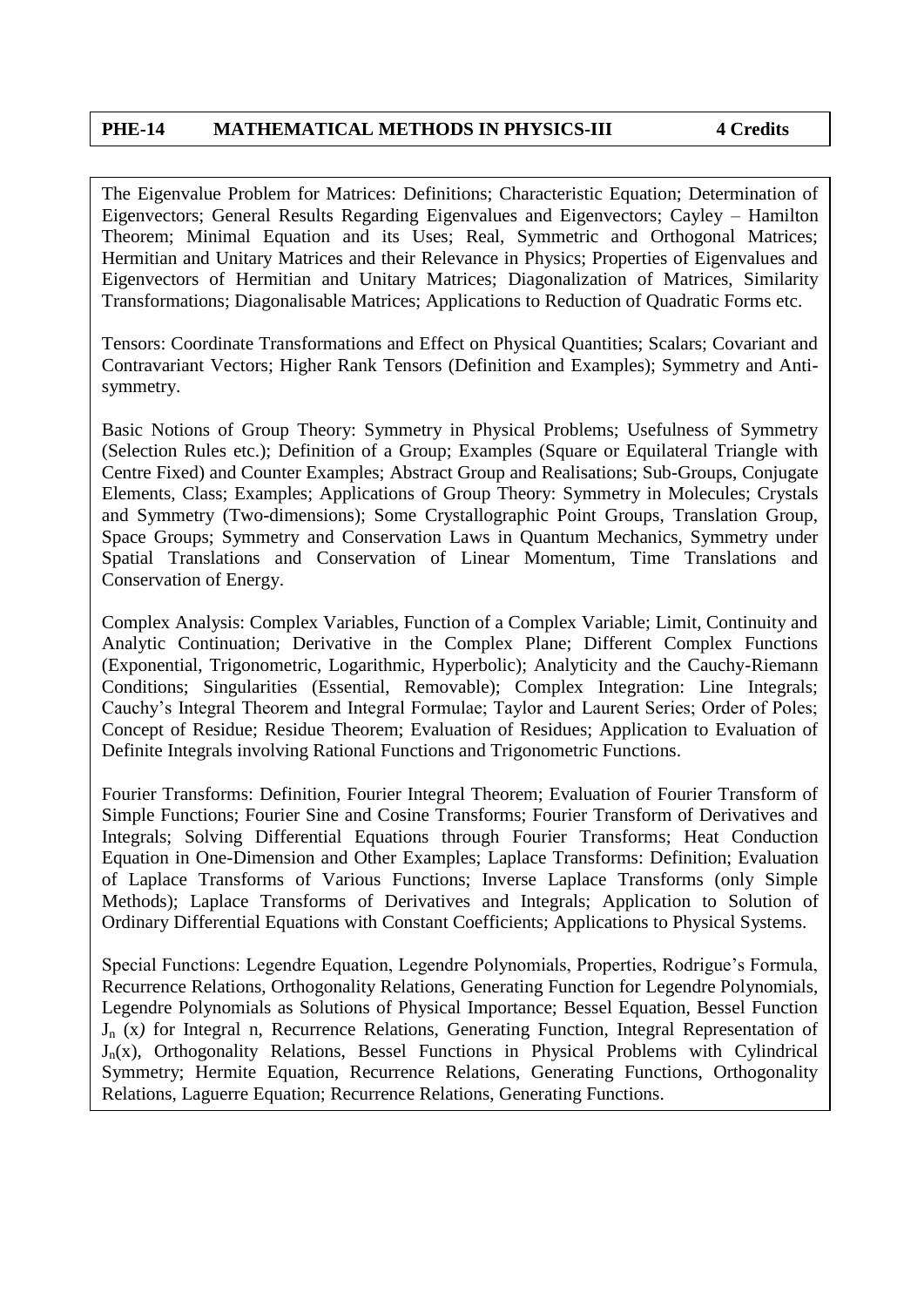Astronomical Distance, Mass and Time Scales; Brightness, Radiant Flux and Luminosity, Measurement of Astronomical Quantities (distance, mass, stellar radii and temperatures); Basic Concepts of Positional Astronomy: Celestial Sphere; Astronomical Coordinate Systems (horizon and equatorial); Measurement of Time (mean solar time, sidereal time, equation of time); Calendar; Astronomical Techniques: Basic Optical Definitions (magnification, light gathering power, resolving power, diffraction limit); Atmospheric Windows; Optical Telescopes, Detectors, Detectability Limits of Telescopes; Physical Principles: Virial Theorem; Newtonian Theory vs. General Relativity; Systems in Thermodynamic Equilibrium; Maxwellian Velocity Distribution; Black-Body Radiation; Boltzmann & Saha Equations; Radiative Transfer Equation and Optical Depth; Local Thermodynamic Equilibrium.

The Sun; Solar Parameters, Photosphere, Solar Atmosphere, Chromosphere; Corona, Solar Activity (solar wind, solar flares, sun spots); Introduction to Magneto-hydrodynamics, Seismology of the Sun (brief mention only); The Solar Family; Facts and Figures; Origin of the Solar System (Nebular model); Tidal Forces and Planetary Rings; Extra-solar Planets; Stellar Spectra and Classification; Atomic Spectra, Stellar Spectra, Spectral Types and Temperature Dependence, Luminosity Classification, H-R Diagram; Stellar Structure; Hydrostatic Equilibrium; Virial Theorem; Sources of Stellar Energy, Models of Energy Transport; Polytropic Stellar Models; Star Formation: Composition of Interstellar Medium, Jean's Instability Criterion, Collapse and Fragmentation of Molecular Clouds (mass function); Evolution towards Main Sequence; Nucleosynthesis and Stellar Evolution; Cosmic Abundances; Stellar Nucleosynthesis; Main Sequence and Post-main Sequence Evolution of Stars; End stages; Supernovae; Compact Stars; Equation of State and Degenerate Gas of Fermions; White Dwarfs (Chandrasekhar limit), Neutron Stars (pulsars); Limiting Mass; Black Holes.

The Milky Way; Structure and Properties; Rotation (Differential Rotation and Oort's constants), Rotation Curve; Galactic Center; Inter-stellar Matter (21 cm line); Star Clusters; Galaxies: Morphology, Hubble Classification; Spirals, Ellipticals and Irregulars; Gas and Dust; Active Galaxies: Nature, Classification, (Radio Galaxies and quasars; Seyferts and star burst galaxies); Behaviour, Central Engine (accretion disks and jets), Unified Model; Large-Scale Structure and the Expanding Universe; Cosmic Distance Ladder; Hubble's Law; Cluster of Galaxies (Virial Theorem and Dark Matter); Friedmann Equations and Solutions; Early Universe and Nucleosynthesis, Cosmic Microwave Background Radiation; Evolving vs. Steady State Universe.